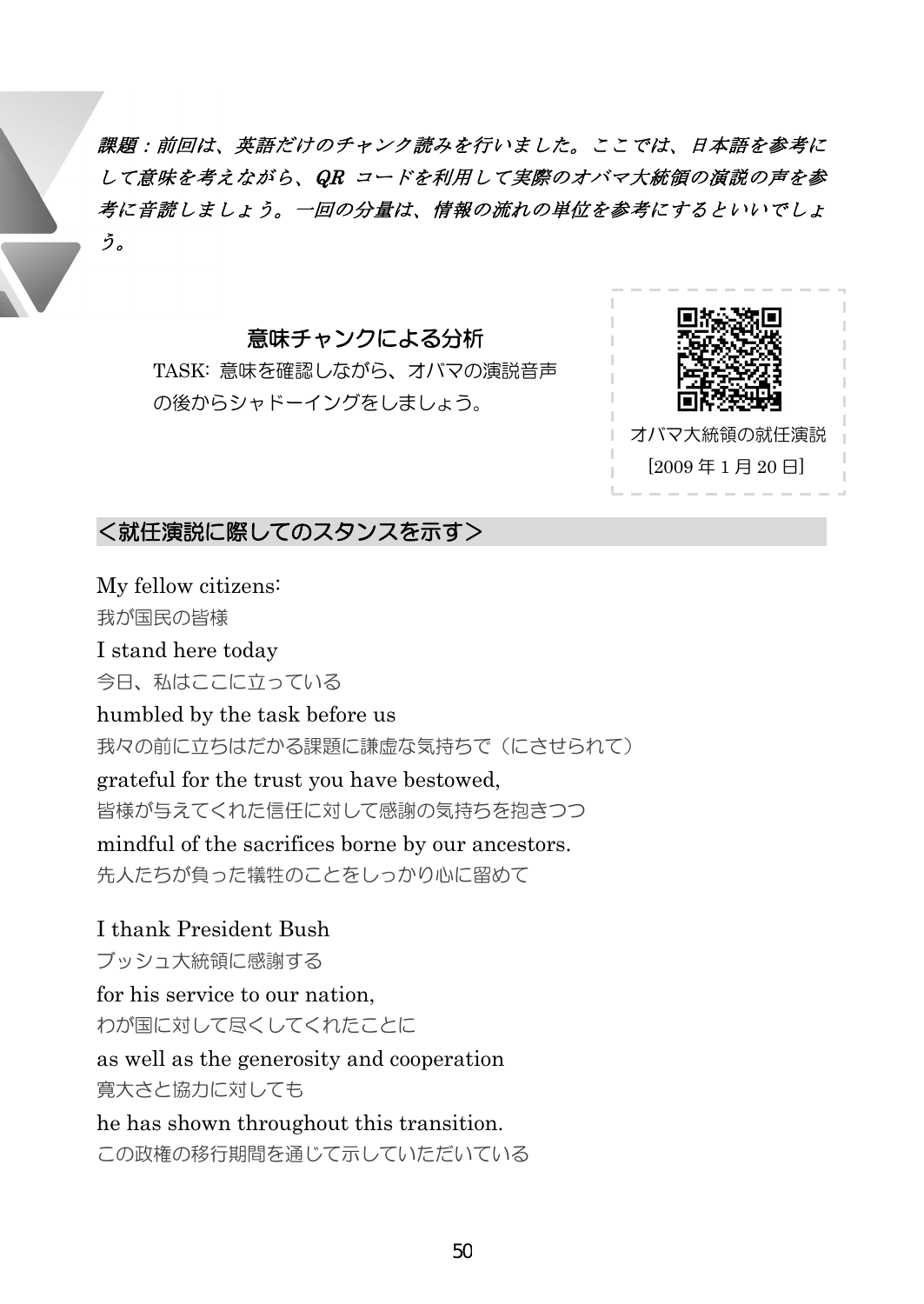課題:以下は、複雑な文章をチャンクにわけ、構造について説明をしています。こ こで示すような構文にも慣れるようにしてください。

### 複雑な構文のチャンク分析

全体的に複雑な構文はあまり見られないが、以下の構文については、注目し ておきたい。チャンキングによって構文的複雑さを縮減し、readability を 高めることができる。と同時に、構文上の「ねじれ現象」を見抜くこともで きるようになる。

1) …. to carry forward that precious gift, that noble idea, passed on from generation to generation: the God-given promise that all are equal, all are free, and all deserve a chance to pursue their full measure of happiness

# チャンク分析

```
…. to carry forward that precious gift,
```
that noble idea,

passed on from generation to generation:

the God-given promise

that all are equal,

all are free,

and all deserve a chance to pursue their full measure of happiness.

### 解説

that precious gift = that noble idea = the God-given promise の関係にあることに注目 することが必要。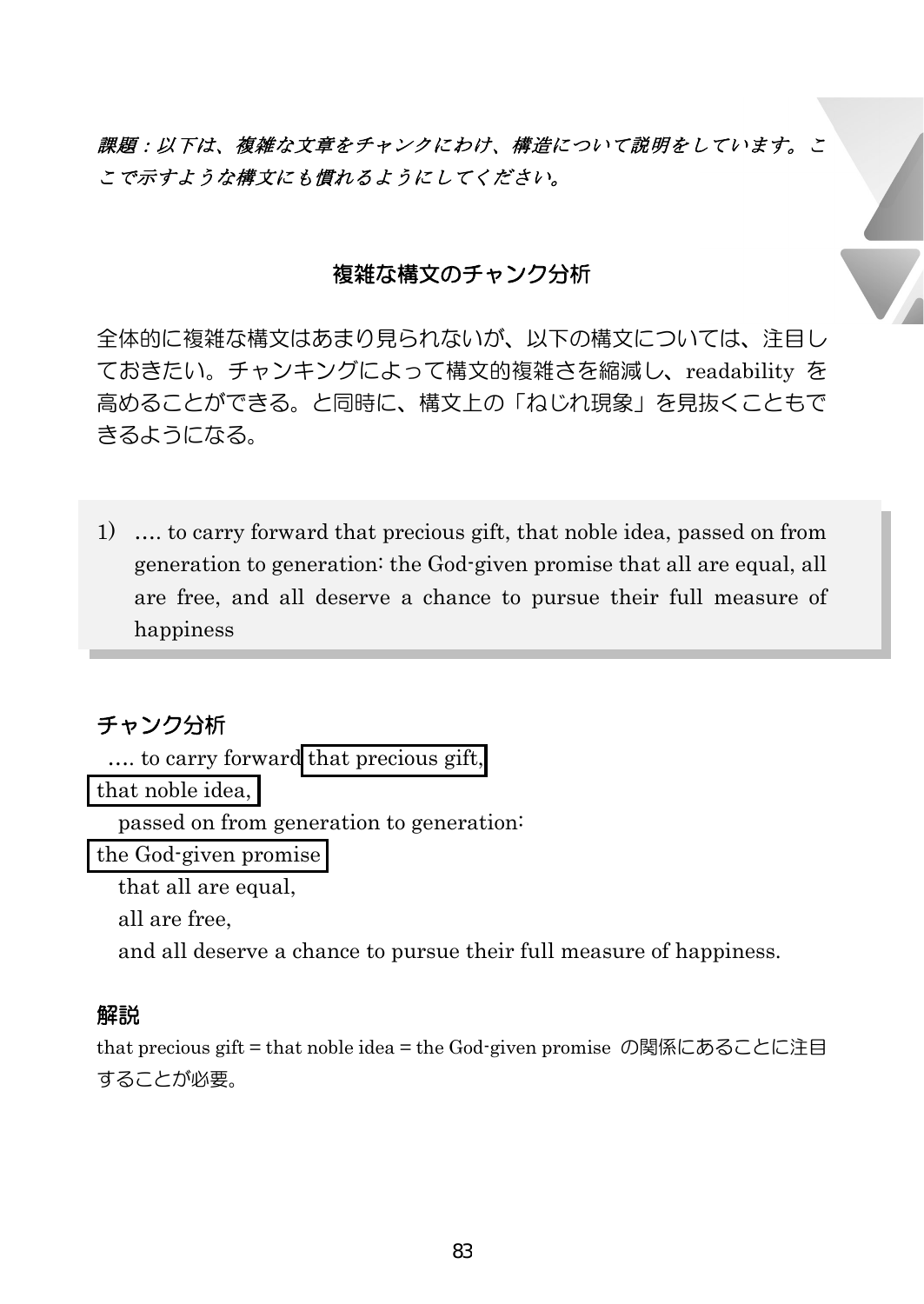| 法助動詞の使用 Σ=50/242<br>不                                       |                            |
|-------------------------------------------------------------|----------------------------|
| will $+$ 動詞 $13$ 回                                          | could +動詞1回                |
| will not +動詞3回                                              | may be $2 \Box$            |
| $must$ 十動詞 8 回                                              | be willing to do $1 \Box$  |
| shall $+$ 動詞 3回                                             | would rather do $1 \Box$   |
| $can + \nexists$ 詞 8回                                       | might do $1 \Box$          |
| cannot $+ \overline{\text{mod } } 8$ $\Box$ (can no longer, | can't help but do $1 \Box$ |
| can scarcely を含む)                                           |                            |



 $=$ 

現在完了形の使用 Σ=28 /242

have done 23 回 have been done 3 回 have not [never] been done 2 回

解説:現在完了形を使うことで現在との関連性を強調する働きがある。

Forty-four Americans have now taken the presidential oath. The words have been spoken during rising tides of prosperity and the still waters of peace. Yet, every so often the oath is taken amidst gathering clouds and raging storms. At these moments, America has carried on not simply because of the skill or vision of those in high office, but because We the People have remained faithful to the ideals of our forbearers, and true to our founding documents.

建国以来、44 人が今までに大統領の宣誓を行ったことになるという意味合い が have taken である。At these moments は厳しい時期のことを指し、実 際上は、過去のある時期を指すが、America has carried on とすることで、 そういう時期も通り過ぎ、現在に至るという思いが伝わる。